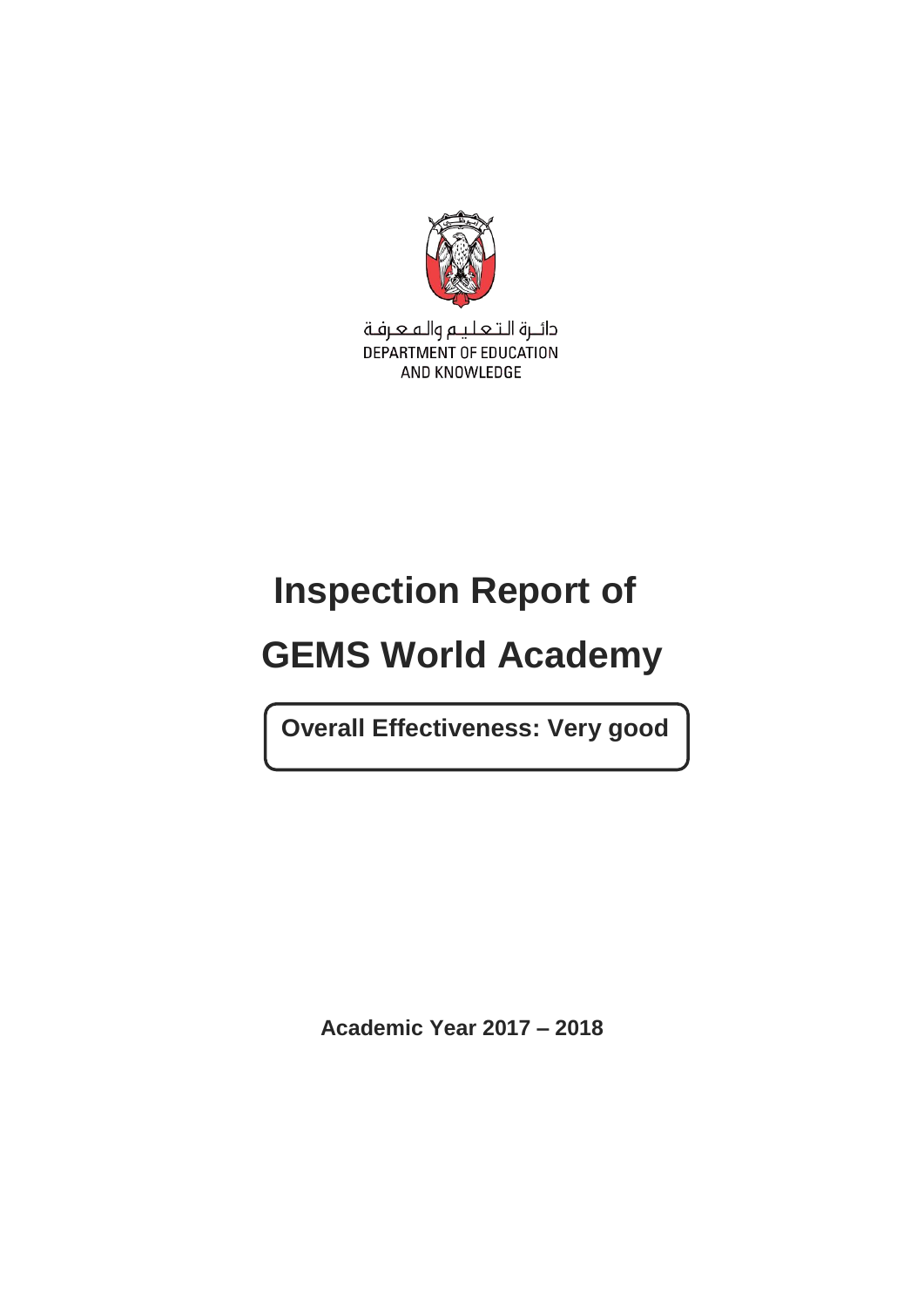

# **Contents**

| Performance Standard 2: Students' personal and social development, and their      |  |
|-----------------------------------------------------------------------------------|--|
|                                                                                   |  |
|                                                                                   |  |
| Performance Standard 5: The protection, care, guidance and support of students 17 |  |
|                                                                                   |  |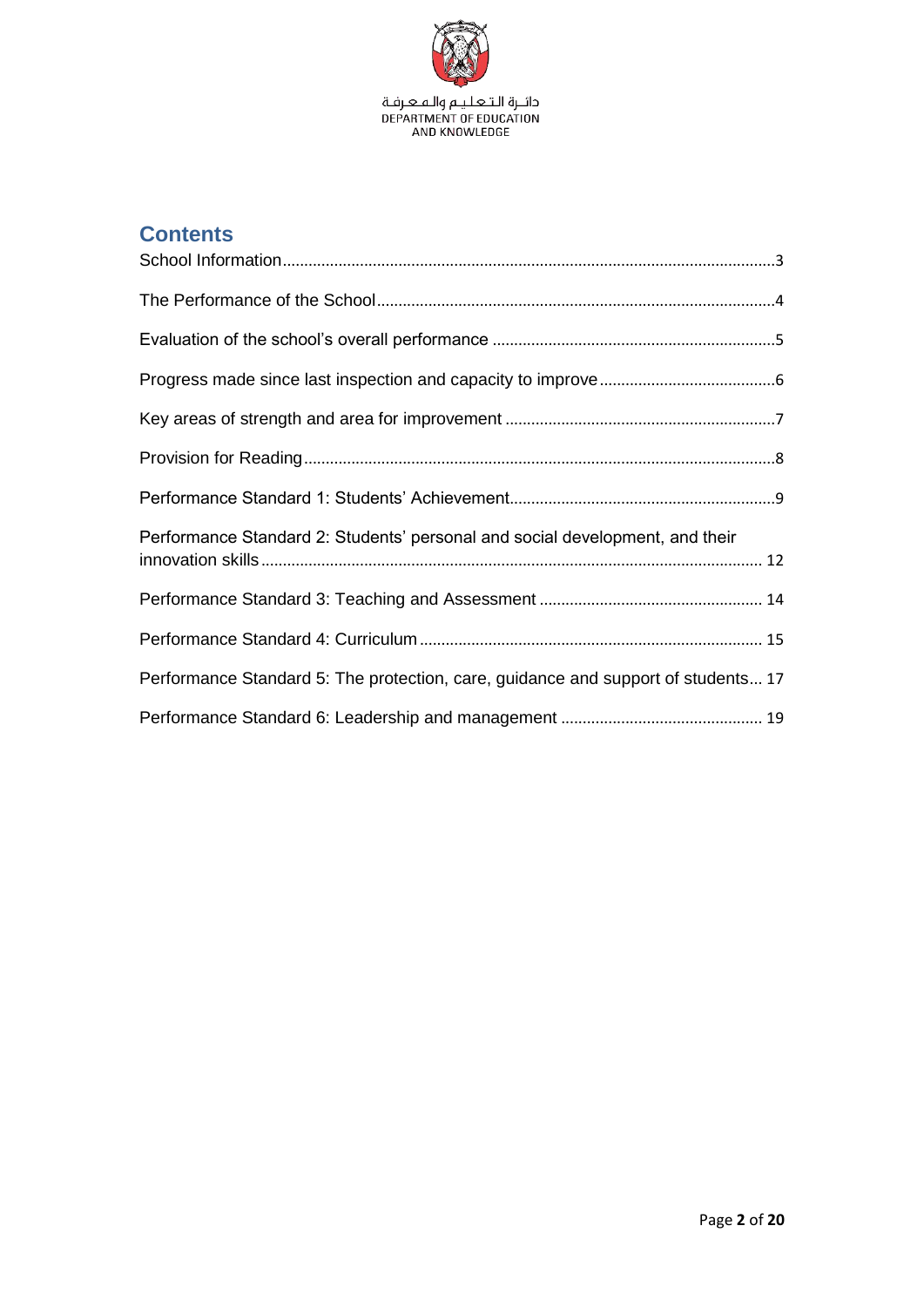

# **School Information**

|                            | Inspection                          | from | 14th Shaban,<br>1439h |                                                | to                  | 17th Shaban,<br>1439h        |  |
|----------------------------|-------------------------------------|------|-----------------------|------------------------------------------------|---------------------|------------------------------|--|
|                            | date:                               | from | 30-Apr-18             |                                                | to                  | 03-May-18                    |  |
|                            | School name                         |      |                       | <b>Gems World Academy</b>                      |                     |                              |  |
|                            | School ID                           |      |                       | 9210                                           |                     |                              |  |
| <b>General Information</b> | School address                      |      |                       | Fatima Bint Mubarak St. Abu Dhabi              |                     |                              |  |
|                            | School telephone                    |      |                       |                                                | +971 (0) 2 641 6333 |                              |  |
|                            | School official email               |      |                       |                                                |                     | gemsworldacad.pvt@adec.ac.ae |  |
|                            | School website                      |      |                       | Gemsworldacademy-<br>abudhabi.com              |                     |                              |  |
|                            | School curriculum                   |      |                       | Program PYP                                    |                     | American, IB Primary Year    |  |
|                            | School phases                       |      |                       | <b>KG to Primary</b>                           |                     |                              |  |
|                            | Fee range and category              |      |                       | AED 39,950-58,400. High to Very<br><b>High</b> |                     |                              |  |
|                            | Number of lessons observed          |      |                       | 98                                             |                     |                              |  |
|                            | Number of joint lessons<br>observed |      |                       | 6                                              |                     |                              |  |
|                            | Total number of teachers            |      |                       | 42                                             |                     |                              |  |
|                            | Turnover rate                       |      |                       | 15%                                            |                     |                              |  |
| <b>Staff Information</b>   | Number of teaching<br>assistants    |      |                       | 26                                             |                     |                              |  |
|                            | Teacher- student ratio              |      |                       | 1:22                                           |                     |                              |  |
|                            | Total number of students            |      |                       | 518                                            |                     |                              |  |
|                            | % of Emirati Students               |      |                       | 8%                                             |                     |                              |  |
|                            | % of Largest nationality            |      |                       | India 13%<br>1.                                |                     |                              |  |
| <b>Student Information</b> | groups                              |      |                       | 2. USA 10%<br>Pakistan 7%<br>3.                |                     |                              |  |
|                            | % of SEN students                   |      |                       | 3%                                             |                     |                              |  |
|                            | % of students per phase             |      |                       | KG: 47%                                        |                     | Middle: N/A                  |  |
|                            |                                     |      |                       | High: N/A<br>Primary: 53%                      |                     |                              |  |
|                            | Gender                              |      |                       | Boys and Girls                                 |                     |                              |  |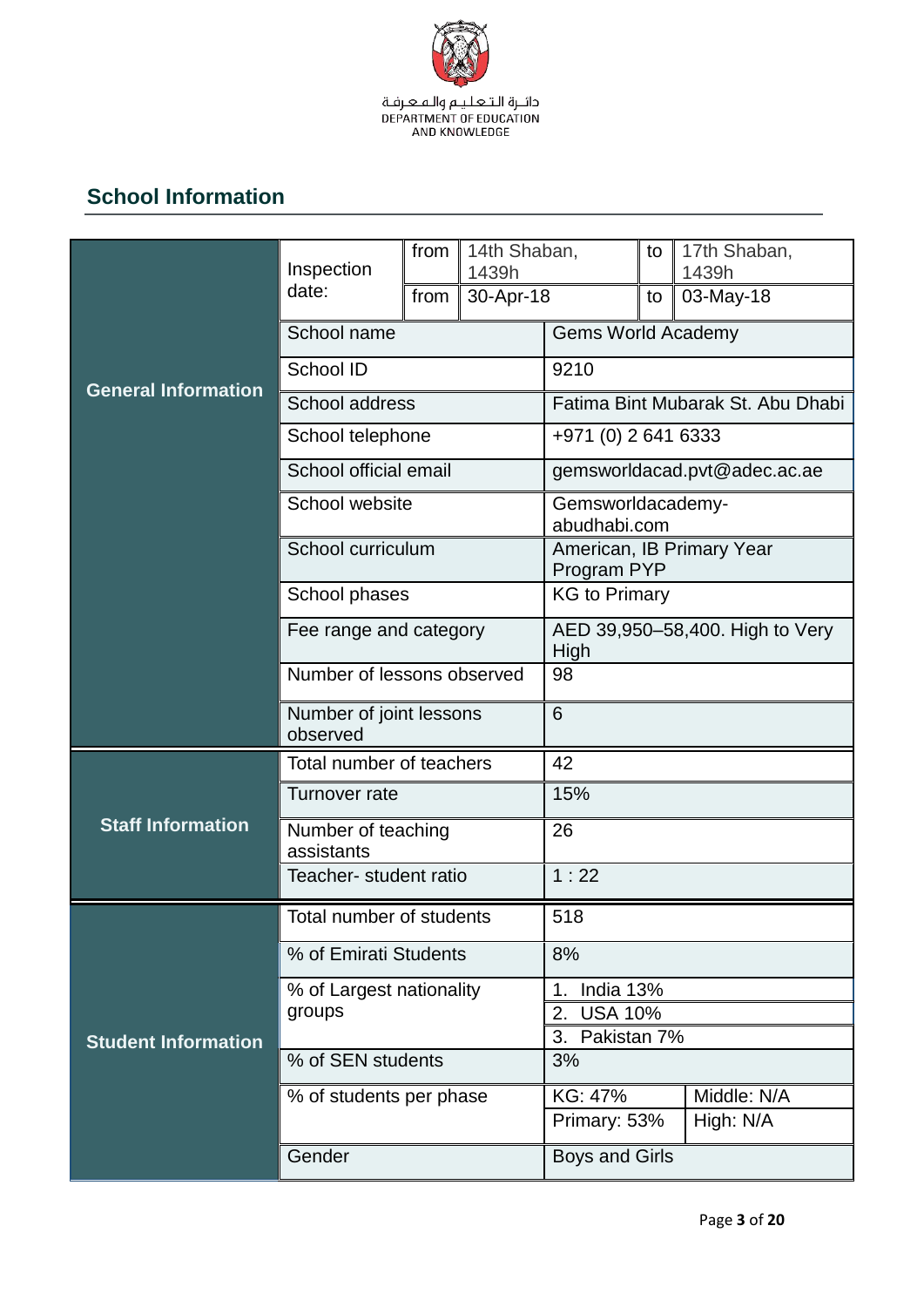

## <span id="page-3-0"></span>**The Performance of the School**

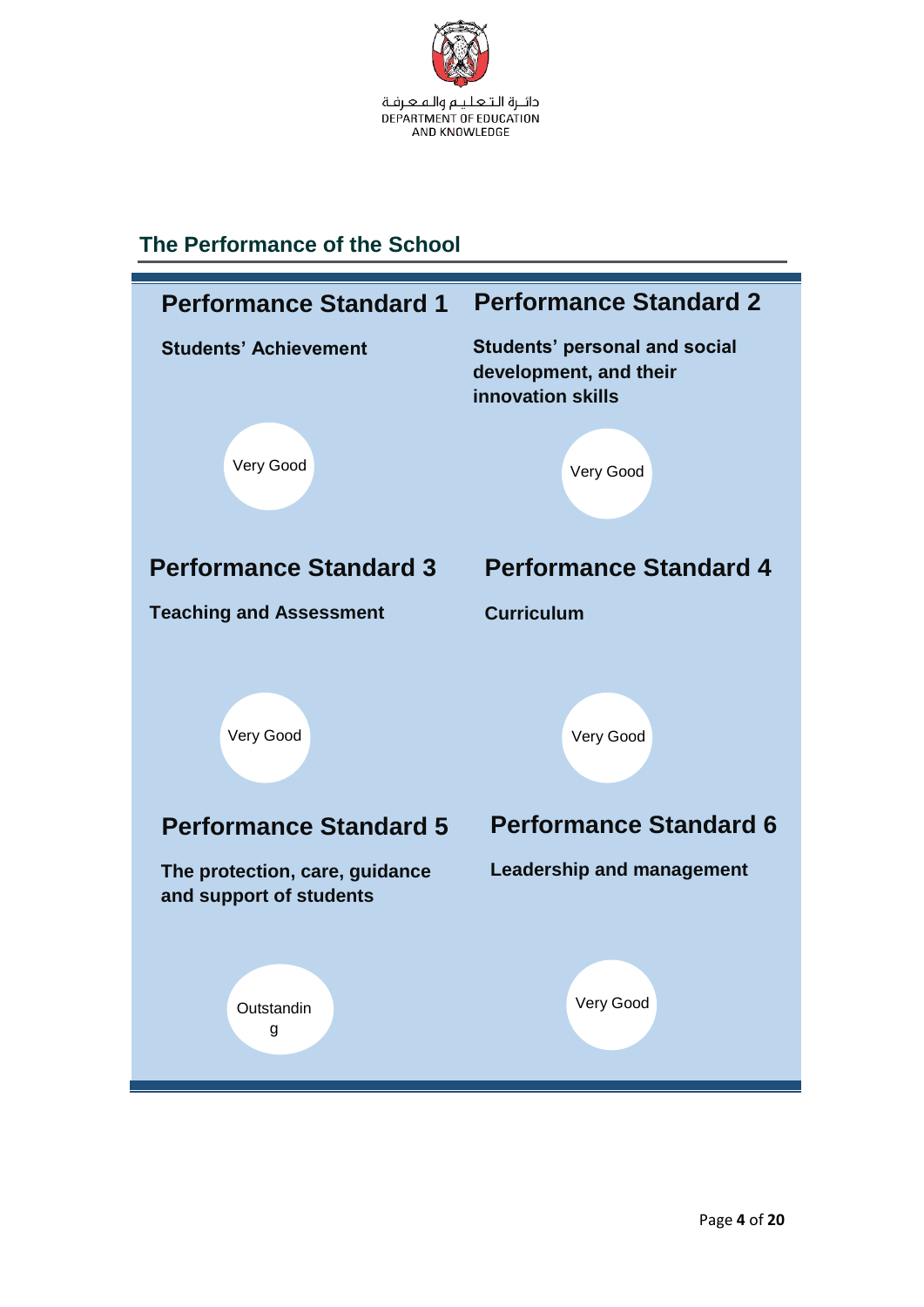

## <span id="page-4-0"></span>**Evaluation of the school's overall performance**

- The overall performance of the school is very good.
- Students' achievement is very good overall and has improved considerably in subjects taught in Arabic. Students make outstanding progress in English which supports their learning across the curriculum.
- Students' personal and social development and their innovation skills are very good overall. Students love coming to school, enjoy learning and demonstrate exemplary behaviour. They are responsible, independent learners who are capable of taking a stronger leadership role in school. Attendance is acceptable.
- Teaching and assessment are very good. Consistently high standards of teaching ensuring students develop very good learning skills and high expectations. Most teachers assess progress and support and challenge students very effectively.
- The curriculum is very good. It provides students with a broad range of learning experiences which capture their interest and prepare them well for middle-school.
- The overall quality of protection, care, guidance and support of students is outstanding. Staff keep students safe and teach them how to keep themselves healthy. Staff provide high quality pastoral support and are very effective in identifying and supporting students who need help with their learning or behaviour.
- The quality of leadership and management is very good. The principal, who was appointed after the previous inspection, and vice principal have involved all staff in evaluating and improving the school. They are extremely well supported in their work by highly engaged parents and the active involvement of GEMS school support centre.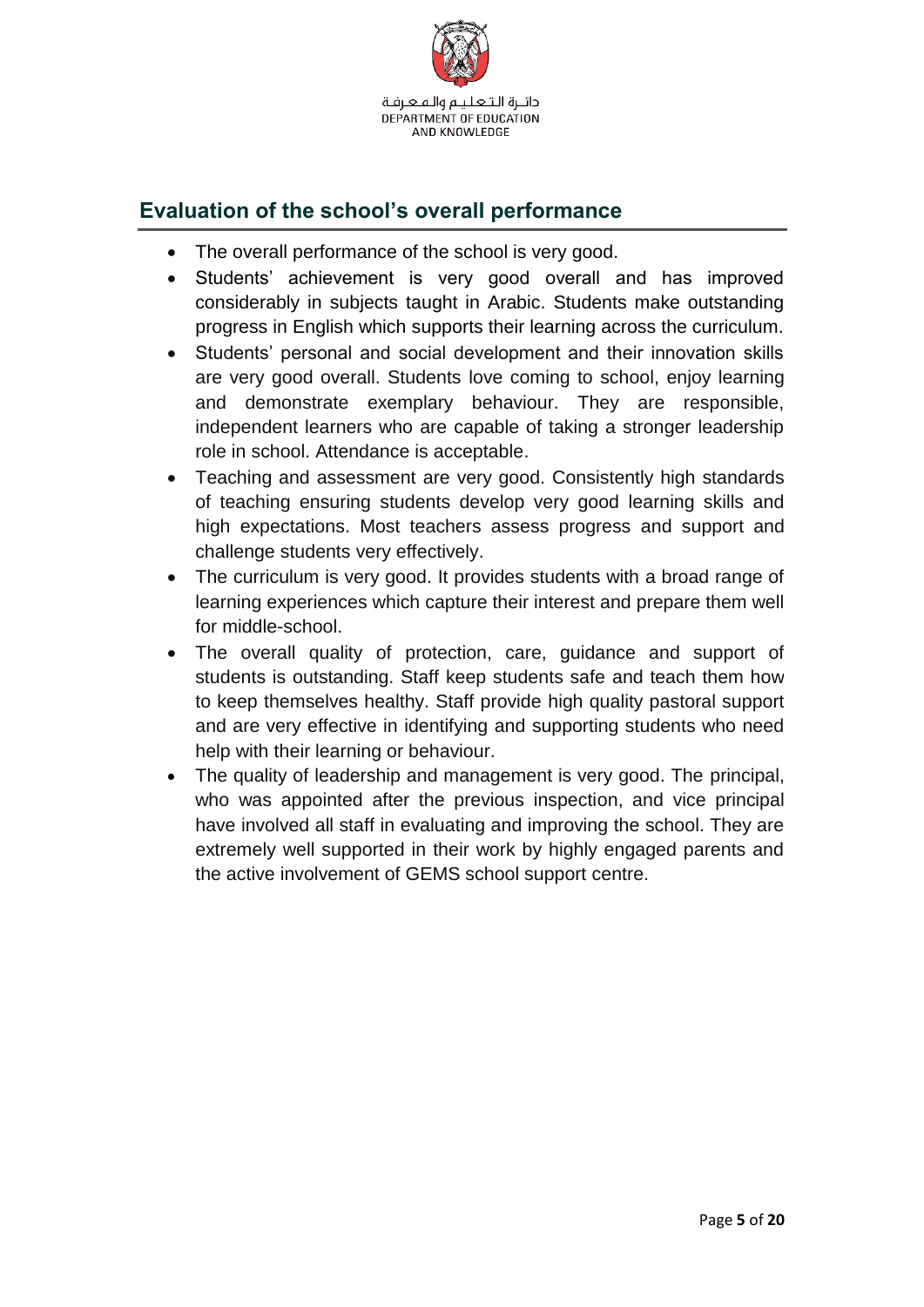

### <span id="page-5-0"></span>**Progress made since last inspection and capacity to improve**



- The school has made very good progress in addressing all of the recommendations of the previous inspection. Improvements have been sustained through strong direction from the senior leadership team and high quality continuing professional development for all staff.
- Teachers have implemented a wide range of approaches to assessment in most subjects. They now use assessment information effectively to plan students' next steps in learning, and to identify what the school needs to do to improve achievement further. This work is continuing in a few subjects, including science and Arabic, to ensure that students' progress is tracked carefully across the school.
- Most teachers now show considerable skill in checking students' understanding and progress in lessons. They use a range of techniques to involve students effectively in assessing their achievement of lesson objectives and personal learning targets.
- Students who are exceptionally gifted and talented (G&T) are identified and their curriculum is being developed to ensure it builds consistently on their knowledge and skills. Staff have yet to introduce adequate scope for a few identified individuals to make accelerated progress.
- The school has made considerable progress in improving students' learning in subjects taught in Arabic and achievement in these subjects is now good. Teachers have adopted the highly successful approaches employed in the teaching of English and are continuing to develop their skills.
- The school established a Local Advisory Board in October 2016 in addition to the board of governors. This includes representation of all stakeholders and provides very good support and challenge to the senior leadership team (SLT). Overall, school leaders' capacity to improve the school is very good.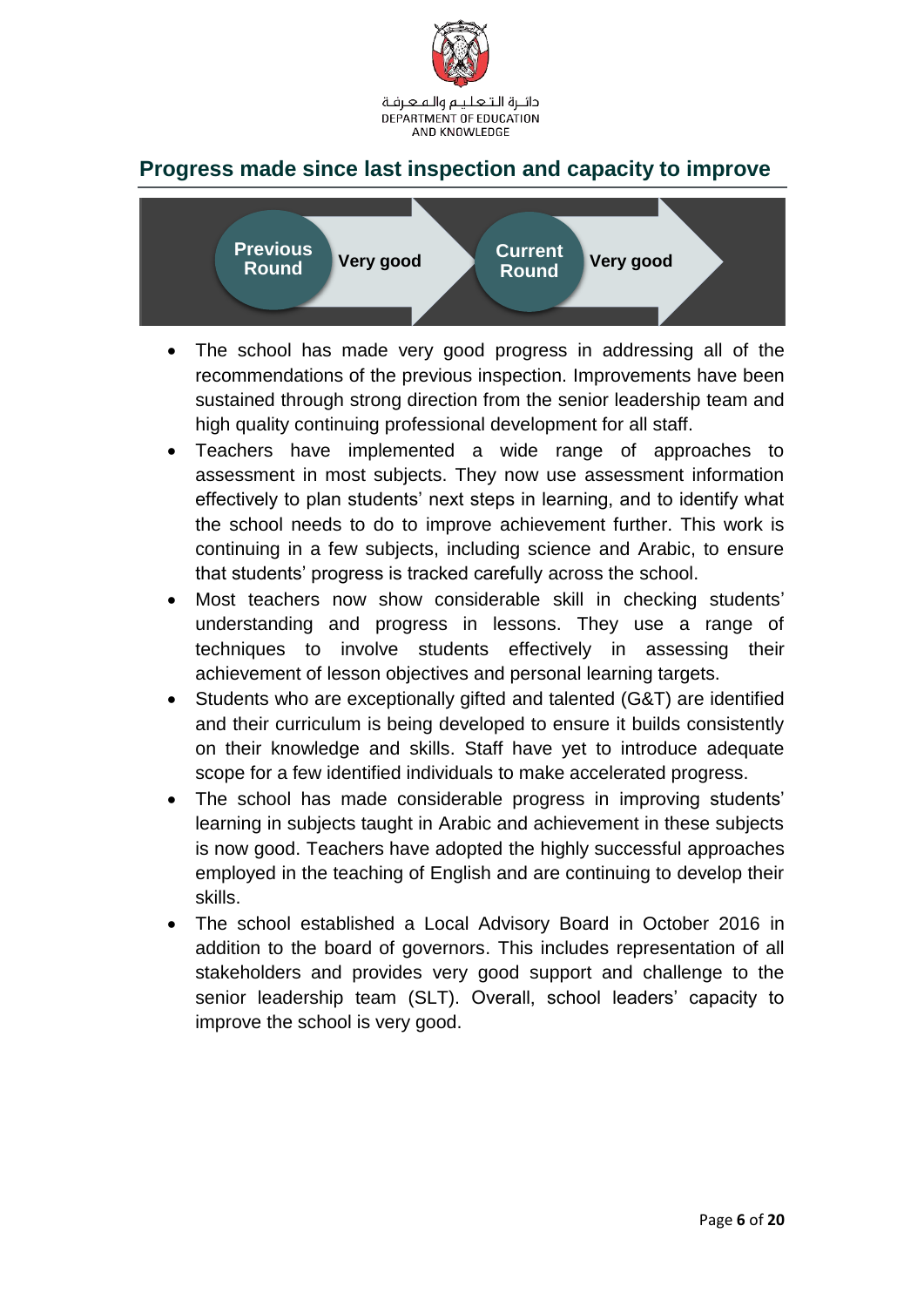

## <span id="page-6-0"></span>**Key areas of strength and areas for improvement**

#### **Key areas of strength**

- 1. Improvements in students' achievements in English and in Arabic medium subjects, particularly Islamic Education.
- 2. Students' positive attitudes to learning and their communication and collaboration skills.
- 3. Integrated and meaningful curricular experiences which develop students' skills and values.
- 4. The care and welfare of students.
- 5. Partnerships with parents.

#### **Key areas for improvement**

- 1. Continue to raise achievement in all subjects by:
	- i. sharing best practice between staff and subjects to ensure the highest standards of teaching and learning consistently across the school
	- ii. tracking students' achievement consistently across all subjects
	- iii. developing personalised feedback and challenge for all students and adapting the curriculum further for higher achieving students
	- iv. developing opportunities for students to learn by discovery and enquiry, especially in science and technology, and to lead enterprising activities.
- 2. Improve attendance by:
	- i. working with parents to further raise awareness of its importance to achievement at the highest levels.
- 3. Continue to develop delegated leadership by:
	- i. encouraging teachers to innovate and improve aspects of the school.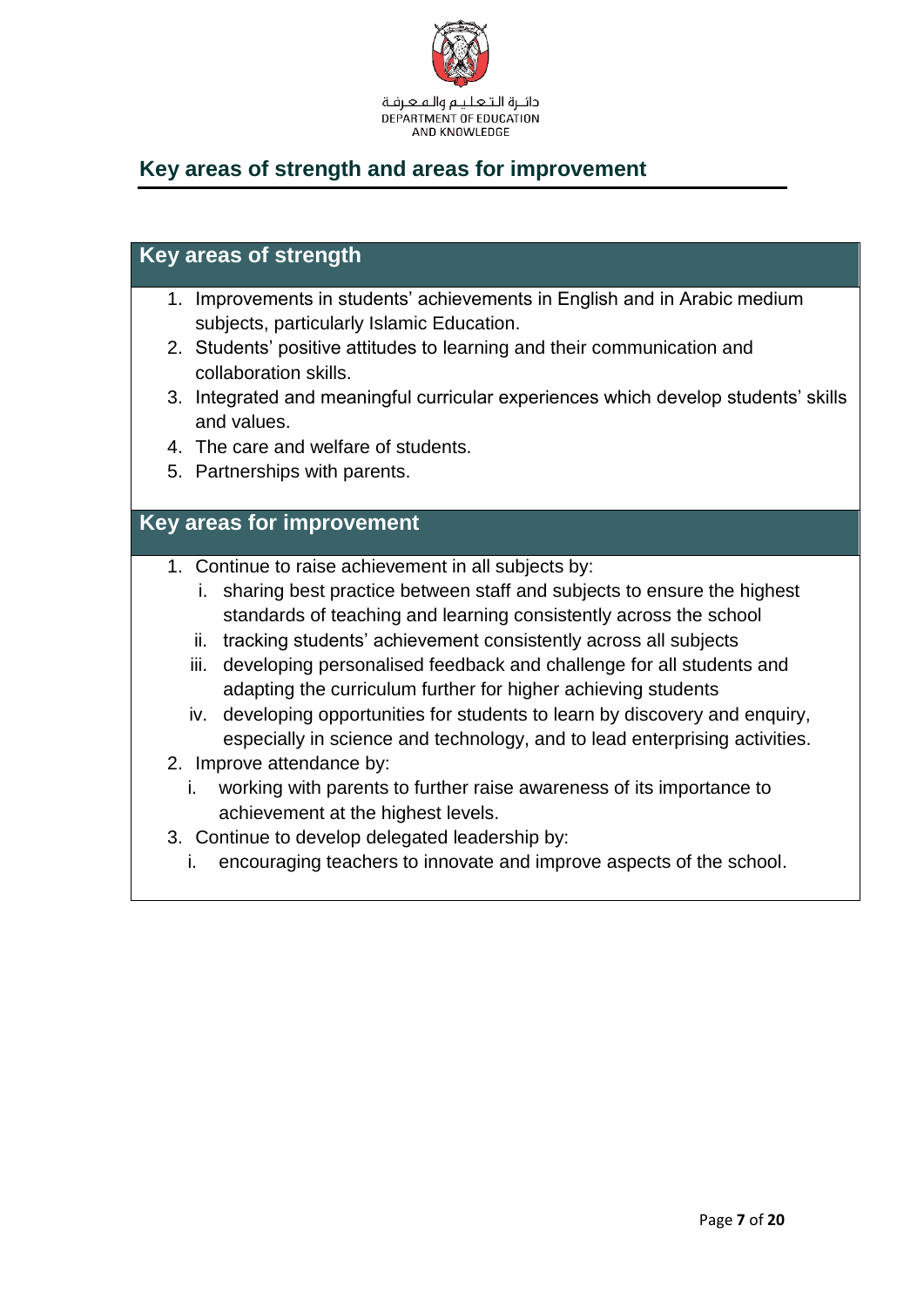

#### <span id="page-7-0"></span>**Provision for Reading**

- The school's spacious library contains a broad range of books in English and Arabic which support the curriculum across all subjects, promote students' development of positive moral values, and appeal to their interests. Students have designed a range of inviting learning and informal reading spaces in the library. Books in other languages support students in maintaining their literacy skills in their first language.
- Teachers develop students' reading skills very effectively using a broad range of fiction and non-fiction resources. They promote reading for comprehension effectively in classrooms using guided reading programmes, books and tablet computers. During their weekly library period, students learn about literature and literacy, for example, how to select books and find information from reliable sources.
- Reading is very well integrated across the curriculum as teachers expect students to develop and apply their reading and writing skills in all subjects. Students and families participate in regular competitions and events such as international book day, visiting authors and book fairs.
- Regular workshops for parents promote reading, for example through a focus on creative writing, and advice on how to select books at the right level for their child. The librarian regularly takes small groups of parents to the public library to develop their confidence in using the facility. Students and their families access a range of online reading resources to support reading at home.
- The school's plan to promote reading is comprehensive and effectively implemented. All teachers have been very effectively trained and consequently students' reading skills are of a very high standard. Assessment and tracking of students' reading skills and experiences are rigorous.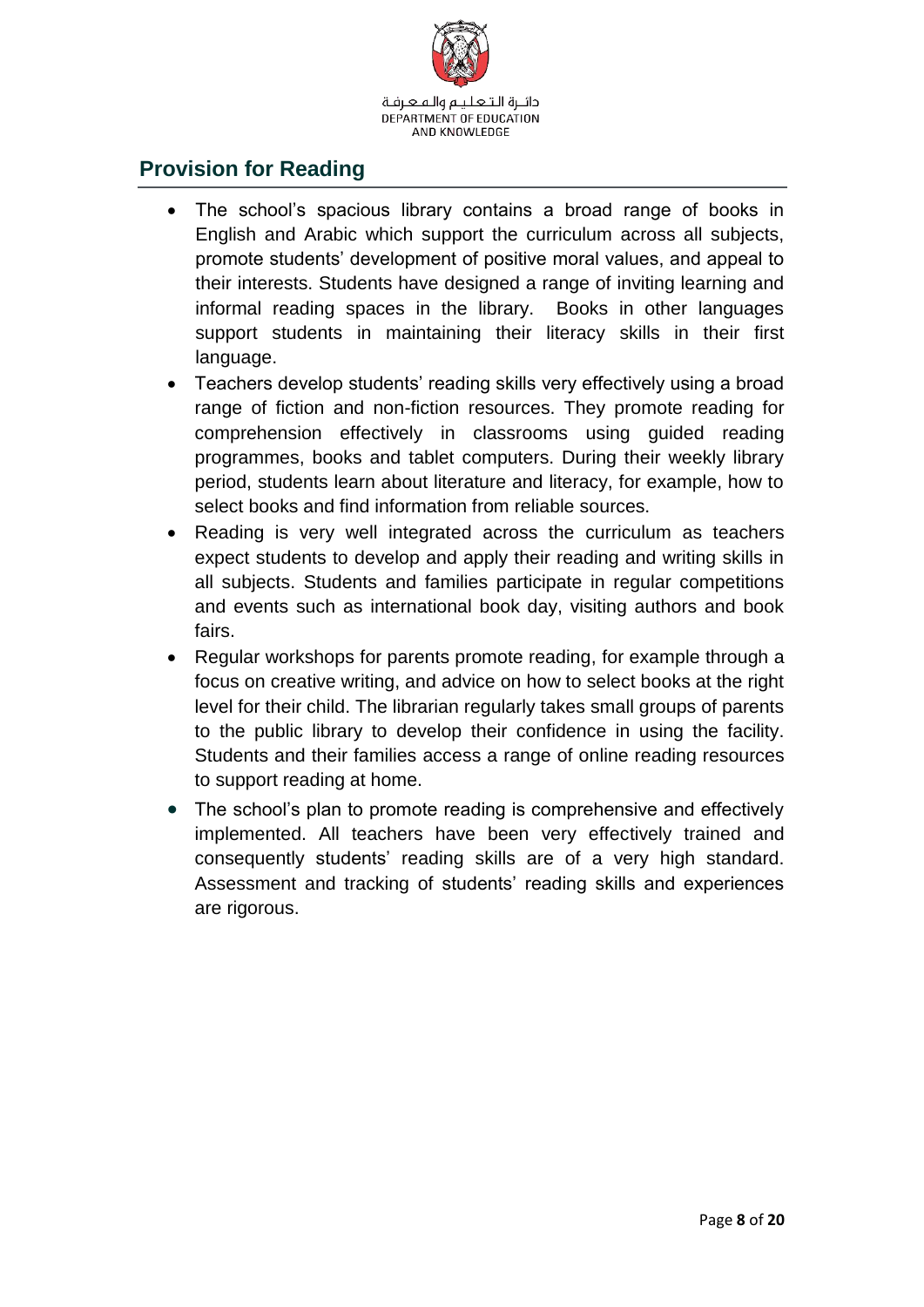

# <span id="page-8-0"></span>**Performance Standard 1: Students' Achievement**

| <b>Students' achievement Indicators</b> |                   | <b>KG</b> | <b>Primary</b> | <b>Middle</b> | <b>High</b> |
|-----------------------------------------|-------------------|-----------|----------------|---------------|-------------|
| <b>Islamic</b>                          | <b>Attainment</b> | Good      | Good           |               |             |
| <b>Education</b>                        | <b>Progress</b>   | Good      | Very Good      |               |             |
| <b>Arabic</b>                           | <b>Attainment</b> | Good      | Good           |               |             |
| (as a First<br>Language)                | <b>Progress</b>   | Good      | Good           |               |             |
| <b>Arabic</b>                           | <b>Attainment</b> | Good      | Acceptable     |               |             |
| (as additional<br>Language)             | <b>Progress</b>   | Good      | Good           |               |             |
|                                         | <b>Attainment</b> | N/A       | Good           |               |             |
| <b>Social Studies</b>                   | <b>Progress</b>   | N/A       | Good           |               |             |
| <b>English</b>                          | <b>Attainment</b> | Very Good | Very Good      |               |             |
|                                         | <b>Progress</b>   | Very Good | Outstanding    |               |             |
|                                         | <b>Attainment</b> | Very Good | Very Good      |               |             |
| <b>Mathematics</b>                      | <b>Progress</b>   | Very Good | Very Good      |               |             |
| <b>Science</b>                          | <b>Attainment</b> | Very Good | Very Good      |               |             |
|                                         | <b>Progress</b>   | Very Good | Very Good      |               |             |
| <b>Other subjects</b>                   | <b>Attainment</b> | Very Good | Very Good      |               |             |
| (Art, Music, PE)                        | <b>Progress</b>   | Very Good | Very Good      |               |             |
| <b>Learning Skills</b>                  |                   | Very Good | Very Good      |               |             |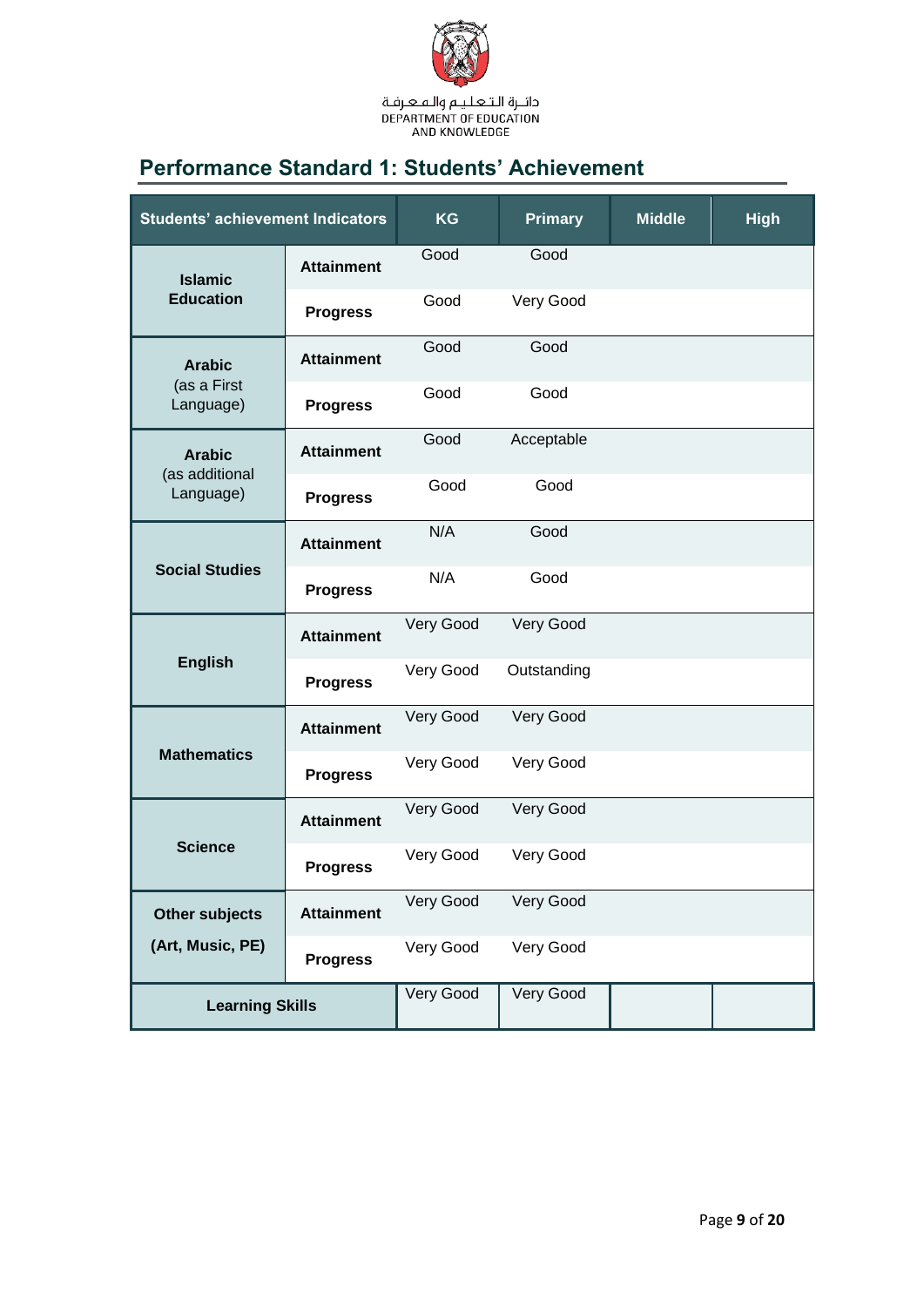

#### **Overall achievement**

- The overall quality of students' achievement is very good. Progress is outstanding in English in primary phase. Well-developed English skills support very good attainment in English medium subjects, and good attainment in Islamic Education taught in English. Attainment in Arabic medium subjects is good overall and improving as they apply successful language learning strategies adopted in English. Students also demonstrate levels of skill in music and physical education that are well above curriculum expectations. School examination performance data accord with attainment seen in lessons.
- Students' progress in lessons and over time is very good overall. Groups of students including those with special educational needs (SEN) and those who are higher achieving, including G&T, make very strong progress on prior attainment.

#### **Subjects**

- Students' achievement in **Islamic Education** is good, and they are making very good progress overall. The majority attain above curriculum standards. Students in Grade 3 can discuss perseverance, tolerance and inclusion as Islamic values.
- In **Arabic as a first language,** the majority of students achieve above curriculum standards. They listen carefully to one another and talk confidently in groups. The majority of children in KG can read key words, re-tell a story and express an opinion. By Grade 4 students can write short descriptive pieces about their topic.
- Students' achievement in **Arabic as a second language** is good overall. Attainment is good in KG and acceptable in primary phase. Most students make good progress, particularly those who are just beginning to learn the language. Students in KG can recognise letter sounds in texts and in the spoken words that they know. By Grade 4, students can conduct basic social conversations but make grammatical errors in their writing.
- Students' achievement in **social studies** is good. The majority of students achieve above curriculum standards. Students in Grade 1 can recognise plants which are native to the UAE. By Grade 5, students recognise, research and take practical action to address social and environmental issues affecting Abu Dhabi.
- Students' achievement in **English** is very good overall. Students at the primary phase are making outstanding progress, and the quality of their writing in a range of genres is very impressive. KG children read fluently and by Grade 5 students can select information by efficiently skimming and scanning non-fiction texts. At all stages students have very well-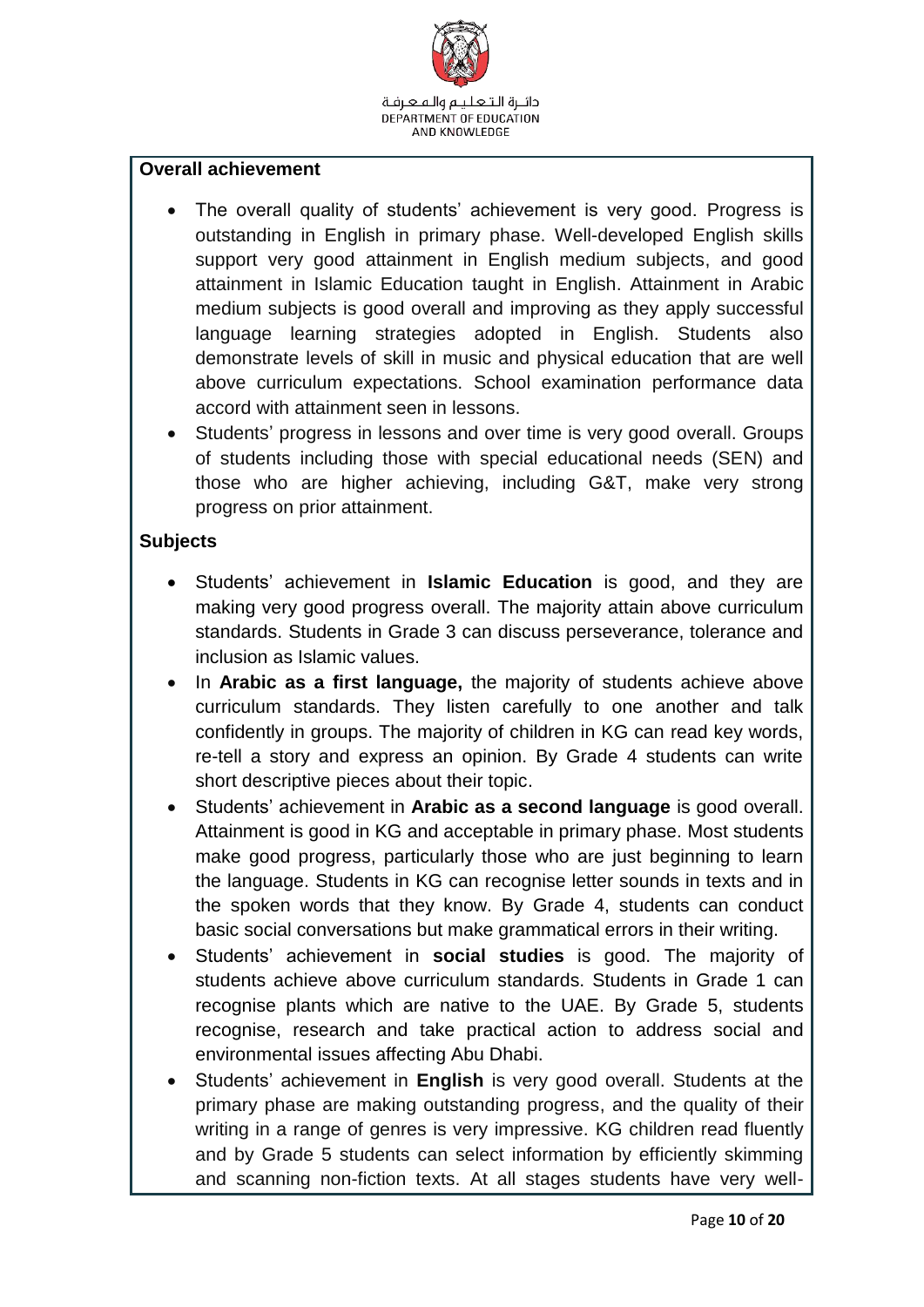

developed speaking skills.

- Students' achievement in **mathematics** is very good. The large majority of students are demonstrating knowledge, skills and understanding that exceed curriculum standards. In KG, children can count, add and subtract numbers to 20 and a few have a good understanding of number within 100. In the primary phase, students gather, interpret and represent data on graphs and can measure time and space accurately.
- Students' achievement in **science** is very good. The large majority of students demonstrate knowledge, skills and understanding above curriculum standards. Scientific enquiry, investigation and problem solving are features of the most effective lessons, supporting very good achievement.
- Students' achievement in **other subjects** is very good overall. Students demonstrate a range of advanced techniques and ball-handling skills in physical education. They expertly play their compositions on tuned percussion in music. In art, younger students appreciate and recreate the features of Islamic designs.

#### **Learning skills**

 Students' learning skills are very good. Students show great enthusiasm for learning, starting work without prompting and focusing on tasks for extended periods. They are very good at working with and learning from others and demonstrate very clear communication skills. Students understand the purpose of what they are learning and apply their skills readily in new situations. They think critically about problems, use learning technologies confidently and thrive when given opportunities to make independent choices about what and how they learn.

#### **Areas of Relative Strength:**

- Improvements in students' achievement in subjects taught in Arabic.
- Students' achievement in English.
- Students' communication and collaboration skills.

- Further raising achievement across subjects.
- Discovery and enquiry skills.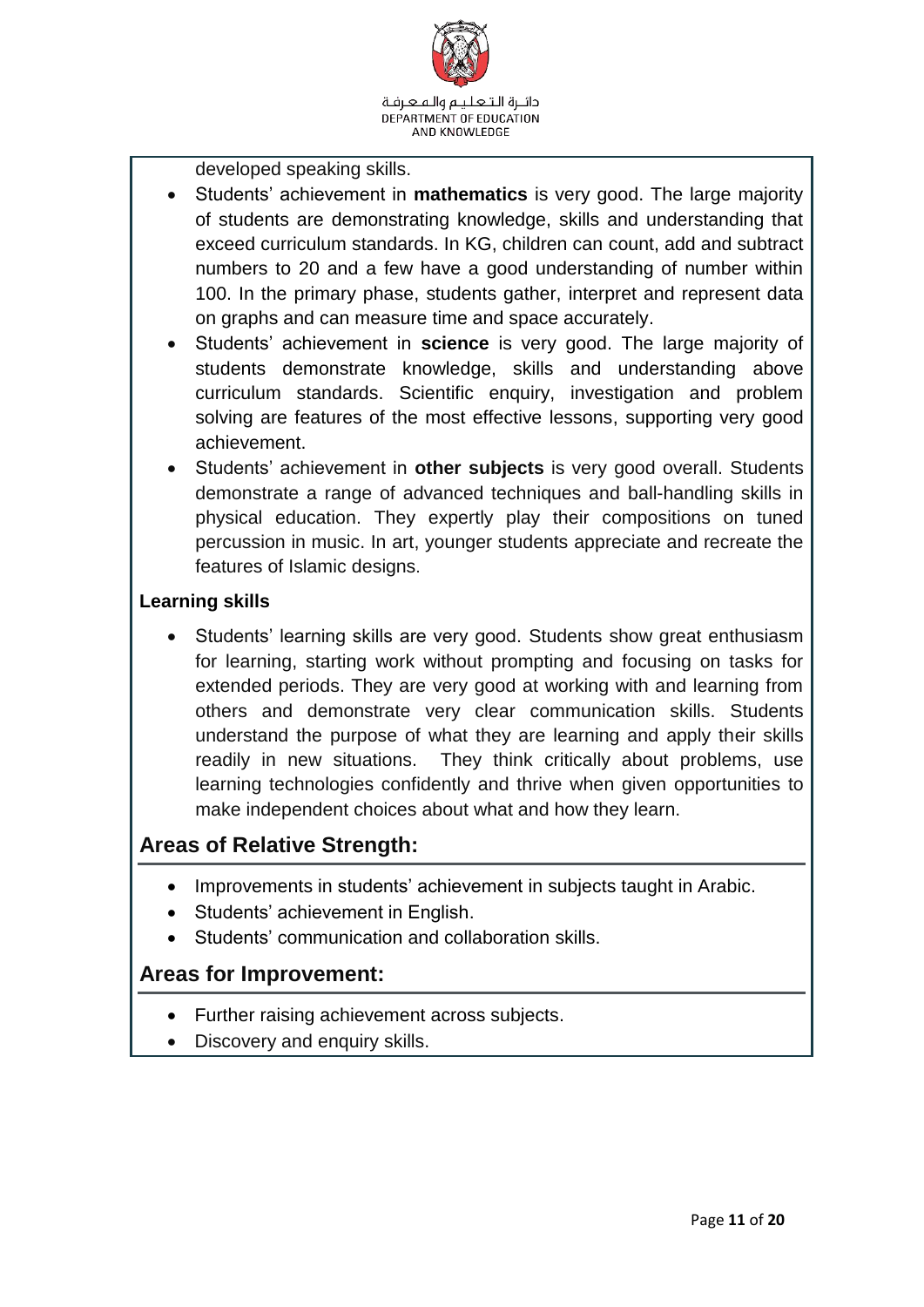

# <span id="page-11-0"></span>**Performance Standard 2: Students' personal and social development, and their innovation skills**

| <b>Students' personal and social</b><br>development, and their innovation<br>skills Indicators | <b>KG</b>   | <b>Primary</b> | <b>Middle</b> | <b>High</b> |
|------------------------------------------------------------------------------------------------|-------------|----------------|---------------|-------------|
| <b>Personal development</b>                                                                    | Outstanding | Outstanding    |               |             |
| Understanding of Islamic values and<br>awareness of Emirati and world<br>cultures              | Very Good   | Very Good      |               |             |
| Social responsibility and innovation<br><b>skills</b>                                          | Very Good   | Very Good      |               |             |

- Students' personal and social development and their innovation skills are very good overall. Students have very responsible attitudes to learning, work hard in lessons and derive pleasure from achieving high standards.
- Students' behaviour is exemplary. They demonstrate outstanding interpersonal skills and show respect for and appreciation of adults who help them. Older students assess risk, act responsibly and know how to be fit and healthy. Students' attendance is acceptable at 93%, and they arrive punctually to school.
- Students demonstrate their well-developed Islamic values in their relationships and work ethic, and have a sound understanding of the heritage and culture of the UAE. Students are proud to be part of an international community and are intrigued by one another's cultures.
- Students perform responsible roles in the school, make decisions about their learning and contribute ideas about how the school can improve. They take leading roles in assemblies and demonstrate the skills and desire to take more leadership responsibility in un-supported, enterprising projects.
- Students respect the school environment and Grade 5 students' powerful presentations about the sustainability issues facing the UAE show deep understanding of the issues involved.
- Students regularly solve problems in lessons by connecting their learning in several curriculum areas. During projects and events such as innovation week students develop their own ideas. However, within lessons students are not regularly taking initiative and following their own interests in enterprising and innovative ways.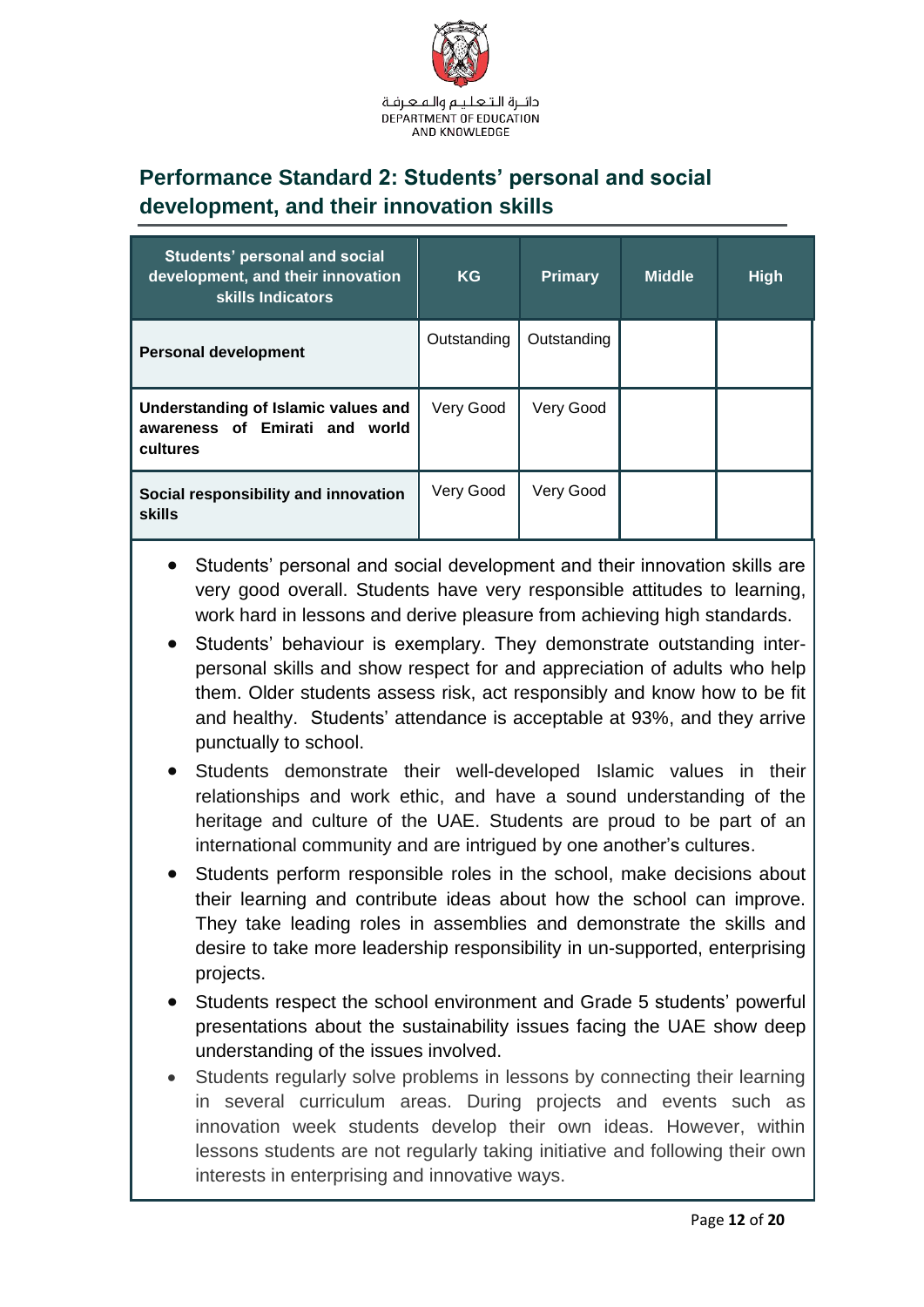

دائــرة الـتـعـلـيــم والـهـعـرفـة<br>DEPARTMENT OF EDUCATION<br>AND KNOWLEDGE

# **Areas of Relative Strength:**

- Positive attitudes and excellent behaviour.
- Understanding of health and wellbeing.

- Attendance.
- Students' leadership of enterprising activities.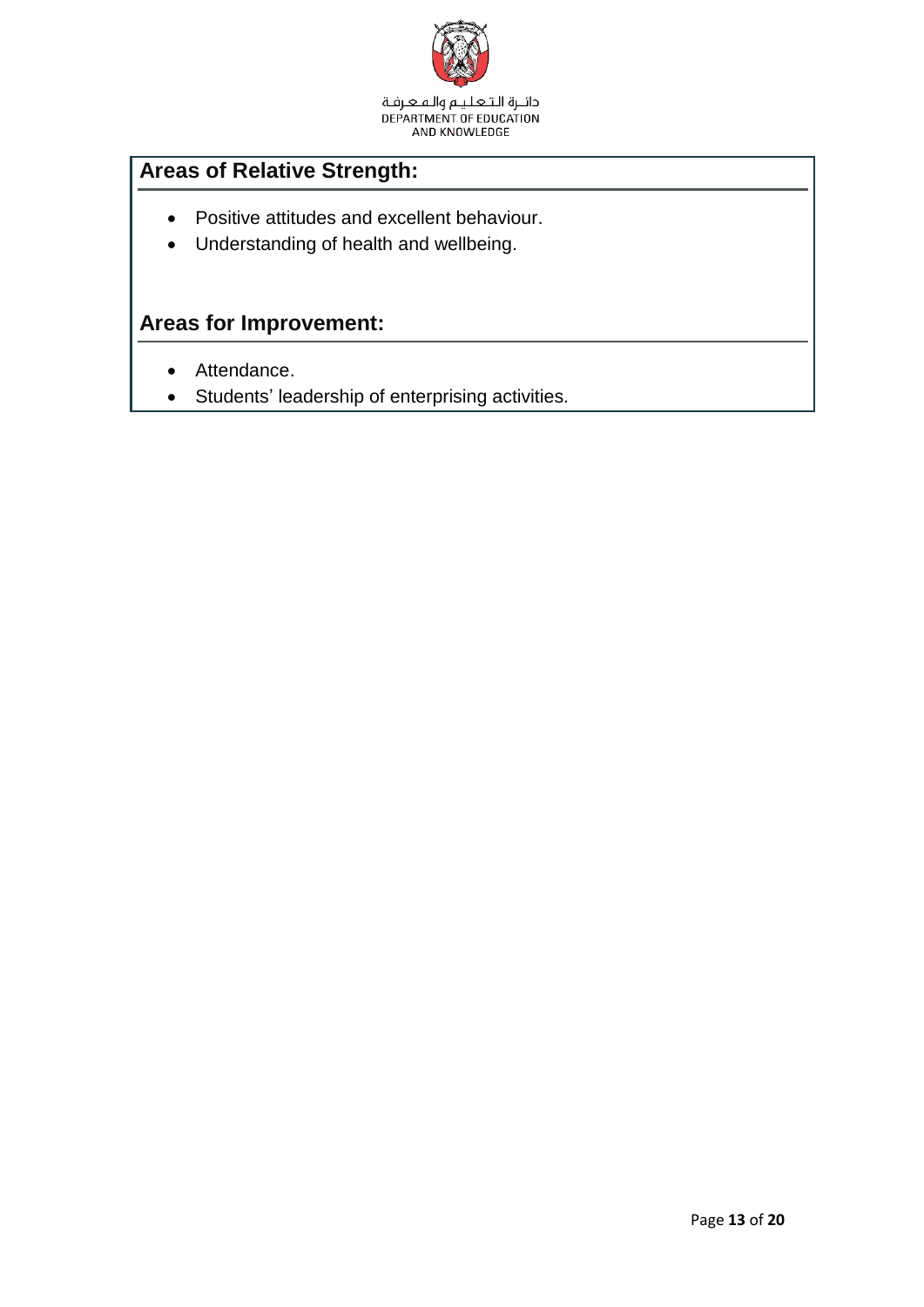

## <span id="page-13-0"></span>**Performance Standard 3: Teaching and Assessment**

| <b>Teaching and Assessment</b><br><b>Indicators</b> | <b>KG</b> | <b>Primary</b> | <b>Middle</b> | <b>High</b> |
|-----------------------------------------------------|-----------|----------------|---------------|-------------|
| <b>Teaching for effective learning</b>              | Very Good | Very Good      |               |             |
| <b>Assessment</b>                                   | Very Good | Very Good      |               |             |

- Teaching and assessment is very good. Skilled teachers apply their subject knowledge and expertise effectively to deliver enjoyable and enriching learning experiences to students. Teachers have very good relationships with students, fostering high levels of engagement and motivation to succeed.
- Teachers plan together, supported by SEN and English Language Learning (ELL) specialists, to meet the needs of the diverse student body. Lessons successfully develop students' knowledge and skills as well as enabling them to apply their learning in the real world. Teachers regularly ask students questions that require them to think deeply.
- Most teachers ensure that students understand the purpose of lessons and in best practice, involve students in deciding how their achievement will be evaluated. Most use highly effective strategies and activities including problem solving and research to involve students in their own learning.
- Internal assessment processes and benchmarking against external expectations are effective. Use of assessment data to track students' achievement is very good overall but is less developed in Arabic medium subjects.
- Teachers use assessment continuously to ensure they know the individual needs of students and plan effectively for their next steps in learning. There is inconsistency in how well feedback is personalised to challenge students, especially for those who are higher achieving.

### **Areas of Relative Strength:**

- Planning of active and engaging learning experiences.
- Assessment processes which support learning.

- Tracking students' achievement in Arabic medium subjects.
- Personalised and challenging feedback to students.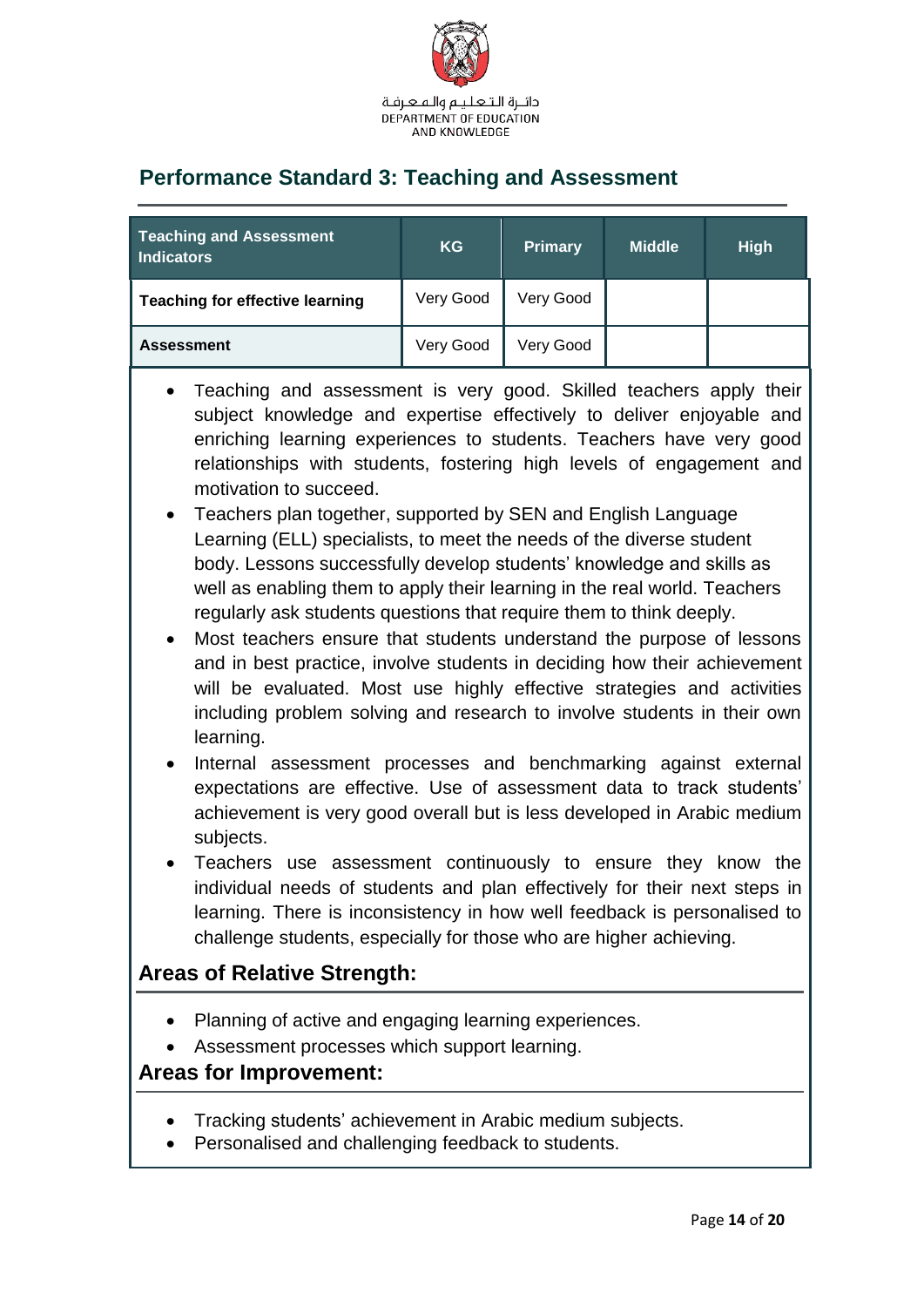

# <span id="page-14-0"></span>**Performance Standard 4: Curriculum**

| <b>Curriculum Indicators</b>         | <b>KG</b> | <b>Primary</b> | <b>Middle</b> | <b>High</b> |
|--------------------------------------|-----------|----------------|---------------|-------------|
| Curriculum design and implementation | Very Good | Very Good      |               |             |
| <b>Curriculum adaptation</b>         | Very Good | Very Good      |               |             |

- The curriculum is very good. The school is implementing US curriculum effectively following the U.S Common Core standards. In addition; the school is integrating the International Baccalaureate Primary Years Program (IB PYP) with the U.S. Common Core standards which are used to assess students' progress. The curriculum is aligned very well with both the IB mission and the UAE national vision. It is highly effective in developing students' knowledge, skills and understanding and prepares them well for life-long learning.
- The curriculum is planned effectively and ensures that students' learning is continuous and progressive through the grades. Students benefit from the considerable breadth and depth in topics of study. Recently implemented "un-interrupted play" in the KG is enabling students to follow their own interests and learn by discovery and enquiry.
- The curriculum makes well-planned links across subjects which support students to develop and apply their learning for real purposes. It gives very thorough attention to students' personal development and learning skills through rich opportunities for creativity and problem-solving. Opportunities for discovery and enquiry are not fully developed in science and technology.
- Staff review the curriculum regularly to take account of students' achievements and national priorities.
- Teachers modify the curriculum well to meet the learning needs of all groups of students including those with SEN and ELL. Personalised targets and modifications for higher achieving students are underdeveloped.
- Opportunities for innovation, and social contribution are provided through most curricular areas. A variety of extra-curricular activities enhances students' skills and development. Almost all aspects of the curriculum develop students' understanding of UAE culture and society very well
- The school meets requirements for the delivery of moral education by delivering weekly lessons in the subject based on MOE resources, and embedding outcomes across the curriculum and daily life of the school.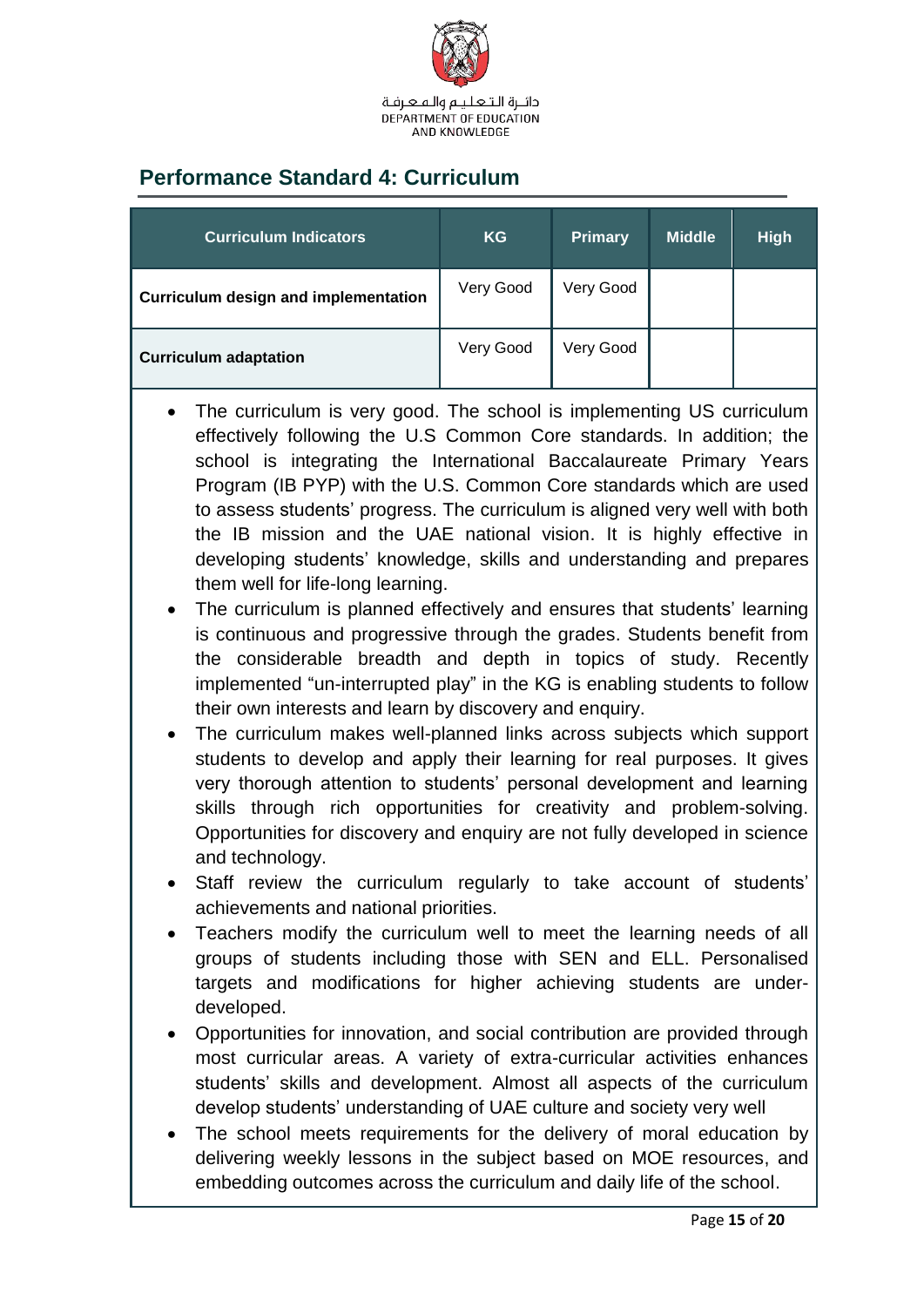

AND KNOWLEDGE

# **Areas of Relative Strength:**

- The coherent and relevant curriculum which develops students' skills very successfully.
- Well-planned cross-curricular links.

- Opportunities for independent discovery and enquiry, particularly in science and technology.
- Challenge for higher achieving students.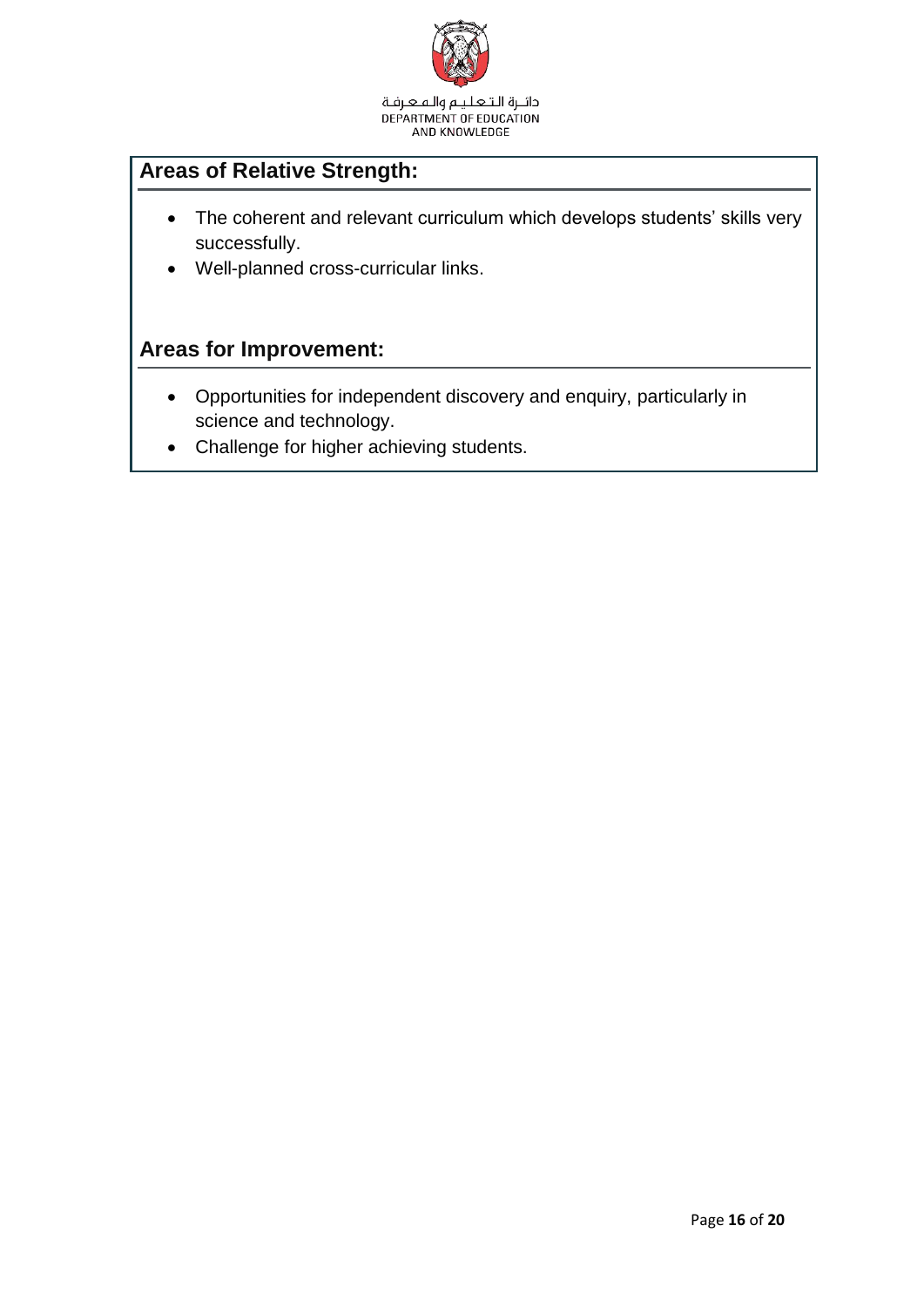

### <span id="page-16-0"></span>**Performance Standard 5: The protection, care, guidance and support of students**

| The protection, care, guidance<br>and support of students<br><b>Indicators</b>                           | <b>KG</b>   | <b>Primary</b> | <b>Middle</b> | <b>High</b> |
|----------------------------------------------------------------------------------------------------------|-------------|----------------|---------------|-------------|
| including<br><b>Health</b><br>safety,<br>and<br>child<br>arrangements<br>for<br>protection/ safeguarding | Outstanding | Outstanding    |               |             |
| Care and support                                                                                         | Very Good   | Very Good      |               |             |

- The overall quality of care, guidance and support of students is outstanding. Health and safety, and arrangements for child protection are outstanding. Staff, students and parents are fully aware of the school's rigorous procedures for safeguarding, including the child protection policy. Students know how to keep themselves safe in school and online.
- The school consistently provides a fully safe, clean, secure environment. Health and safety checks are frequent and rigorous and children are exceptionally well supervised by vigilant and proactive staff. Buildings and equipment are very well maintained and records, including risk assessments, are comprehensive.
- The school premises have been adapted where necessary to support all students' learning. High priority is given to developing students' understanding of healthy lifestyles and personal safety. A range of community events involve families effectively and promote positive physical and mental wellbeing.
- The school is characterised by a happy and caring ethos. Procedures for promoting positive behaviour are highly effective. Many staff are very skilled in helping students to think positively, build strong relationships and resolve difficulties by themselves.
- The school has taken a range of effective steps to promote punctuality. While attendance has improved, more remains to be done to raise this further.
- The school promptly identifies and effectively supports students with SEN. Students who are learning English as a second language are very effectively supported by specialist staff and class teachers. Support for G&T students is less well developed
- Staff monitor closely and take very effective steps to promote the wellbeing and personal development of all students.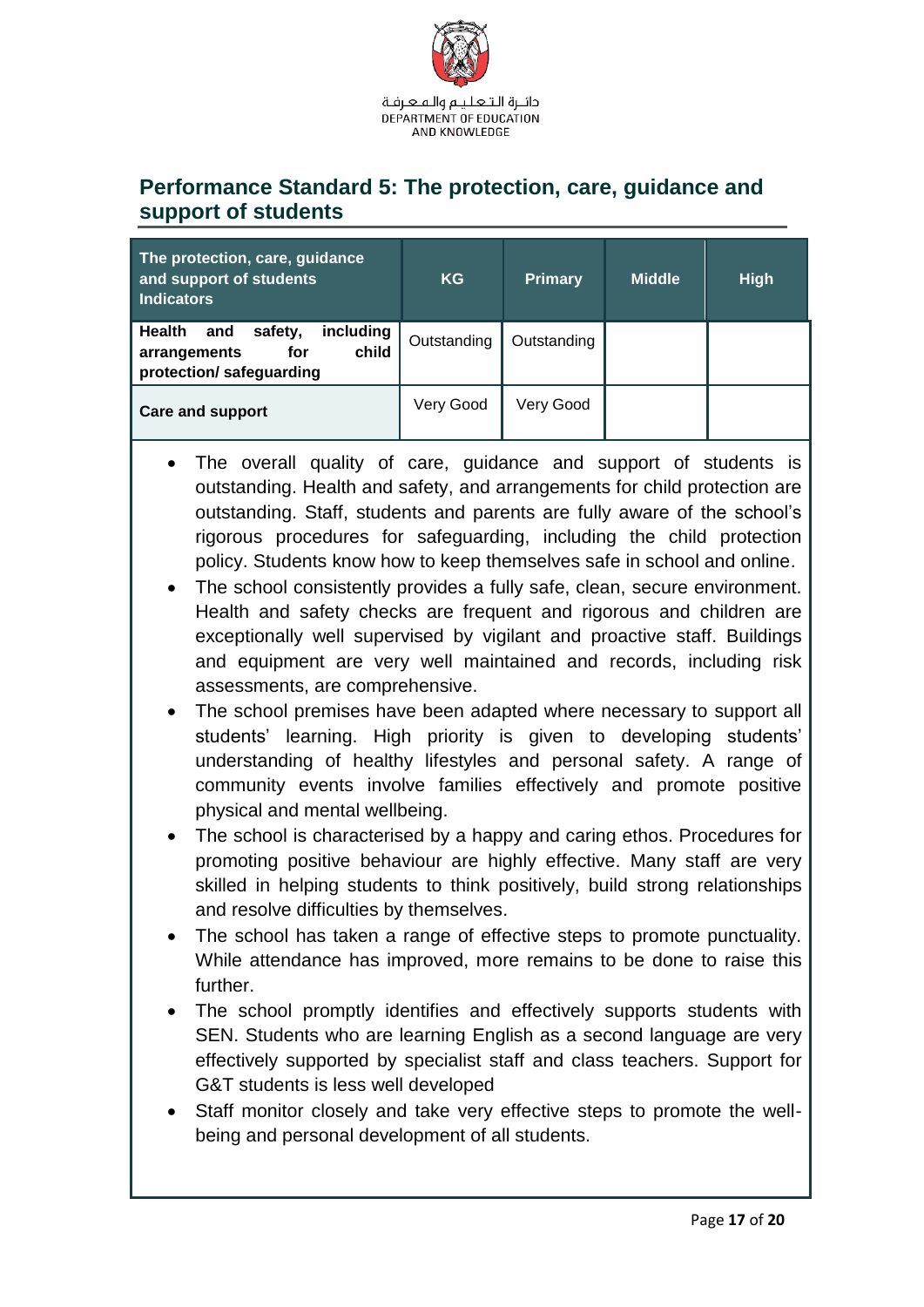

دائـرة الـتـعـلـيـم والـمـعـرفـة DEPARTMENT OF EDUCATION AND KNOWLEDGE

# **Areas of Relative Strength:**

- The pastoral care, welfare and safeguarding of students.
- Promotion of safe and healthy lifestyles.
- Identification and support of SEN students.

- Arrangements to promote attendance.
- Accelerated learning for G&T students.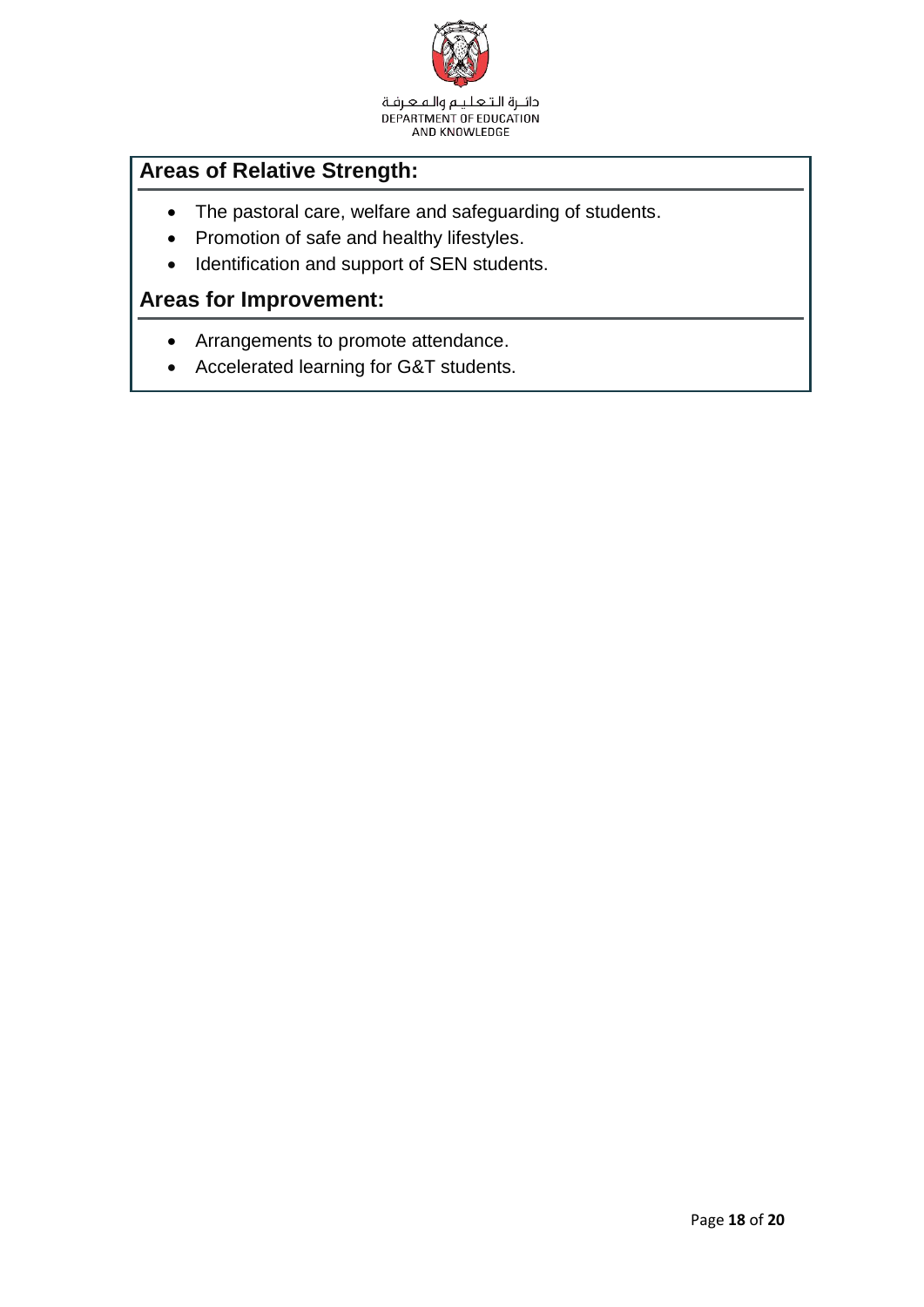

# <span id="page-18-0"></span>**Performance Standard 6: Leadership and management**

| Leadership and management Indicators                  |             |  |  |  |
|-------------------------------------------------------|-------------|--|--|--|
| The effectiveness of leadership                       | Very Good   |  |  |  |
| Self-evaluation and improvement planning              | Very Good   |  |  |  |
| Partnerships with parents and the community           | Outstanding |  |  |  |
| Governance                                            | Very Good   |  |  |  |
| <b>Management, staffing, facilities and resources</b> | Verv Good   |  |  |  |

- Leadership and management is very good. The principal and vice principal have used their considerable educational expertise to build the leadership capacity of all staff in the school. They are highly visible around the school and have successfully engaged all staff in evaluating and improving students' learning and development.
- Senior leaders make effective use of data about the school to produce a detailed and accurate self-evaluation form (SEF) and an ambitious school development plan (SDP) which has overtaken almost all the recommendations of the previous inspection. They monitor teaching and learning regularly and effectively. All staff have a clear understanding of the school's strengths and are taking increasing responsibility for improvements.
- Parents are highly engaged in the life and work of the school and are active partners in their children's learning. Staff and parents exchange detailed information on a daily basis about students' learning. Parents regularly lead and participate in workshops which help them to support learning at home. The Parent Association has a very positive influence on promoting family engagement and supporting students' achievement.
- The school makes regular contributions to the community and was part of the One School One Country Initiative hosting Team Bahrain and Team Kuwait as part of World Skills Abu Dhabi 2017.
- The Local Governing Board includes representation of all stakeholders and positively influences school performance. GEMS School Support Centre has provided systematic challenge and practical support for improvement.
- The day-to-day management of the school is efficient and impacts positively on students' achievement. Well-qualified staff benefit from high quality professional development. High quality resources support the curriculum very well. The school encourages students to participate